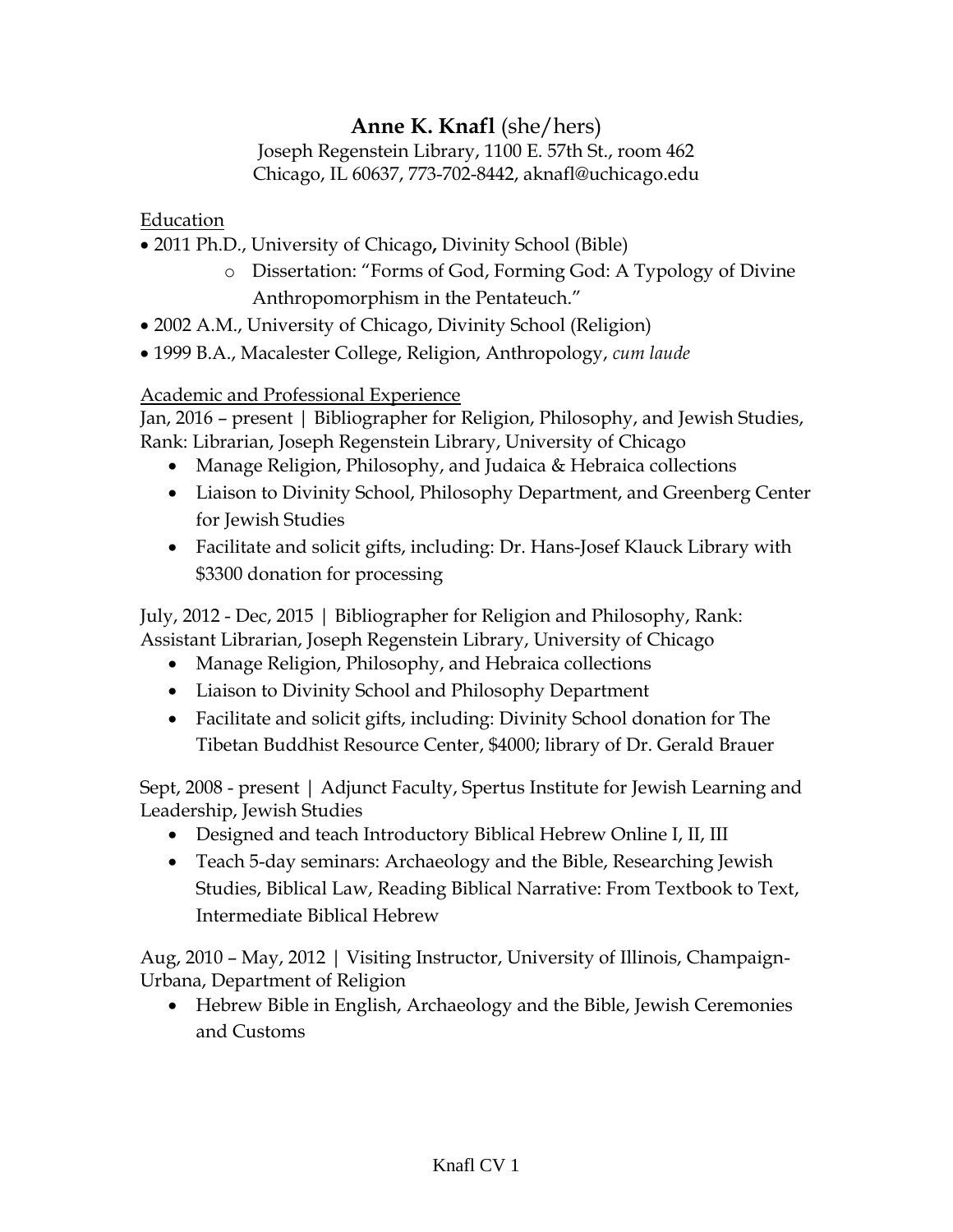Aug, 2005 – June, 2007 | Instructor, Divinity School, University of Chicago

• Introduction to Biblical Hebrew

Professional Activities & Service

- 2018-2020 | Award Committee, Association of Jewish Libraries Judaica Reference Award and Judaica Bibliography Award
- 2015 | Search Committee for Project Archivist
- 2014 | Search Committee for Japanese Studies Librarian
- 2014 | Reviewer for University of California Press, *A Handbook for the Anthropology of Christianity*, 2014.
- 2013 | Reviewer for Yale University Press, *Aesthetics of Biblical Hebrew*, 2013.

# Local Institutional Service

- Mentor to Matthew Vega, Hanna Holburn Gray Library Graduate Fellow in Subject Librarianship, Oct 2019-2021
	- o The Ins and Outs of Academic Conferences for graduate students of color
	- o @4thfloorlibrarians on Instagram
	- o Prison abolition reading group
	- o Racial capitalism reading group
- Read/Write/Publish: founder
- 2019-2020 | Search Committee, Special Collections Metadata Librarian
- Librarians' Forum—Inaugural Chair, July 2018-June 2019
	- o Drafted description and mission statement
	- o Implemented new meeting structure and communication mechanisms
	- o Conducted surveys to align agenda items to librarians' and administrative priorities
	- o Collaborated with Center for Digital Scholarship to create agenda for Open Access Week
	- o Organized screening of "Change the Subject" for Library Staff
- Humanities, Area Studies Group (ex officio)
- Committee on Collection Development (ex officio)
	- o Duplication Working Group (2018)
	- o Print vs. Electronic Working Group (2018)
- Community Potlucks for Library Staff, co-founder and co-organizer (2018 present)
- Professional Development for Instructors (2015-2020)
	- o Read/Write/Publish group co-founder (2019-present)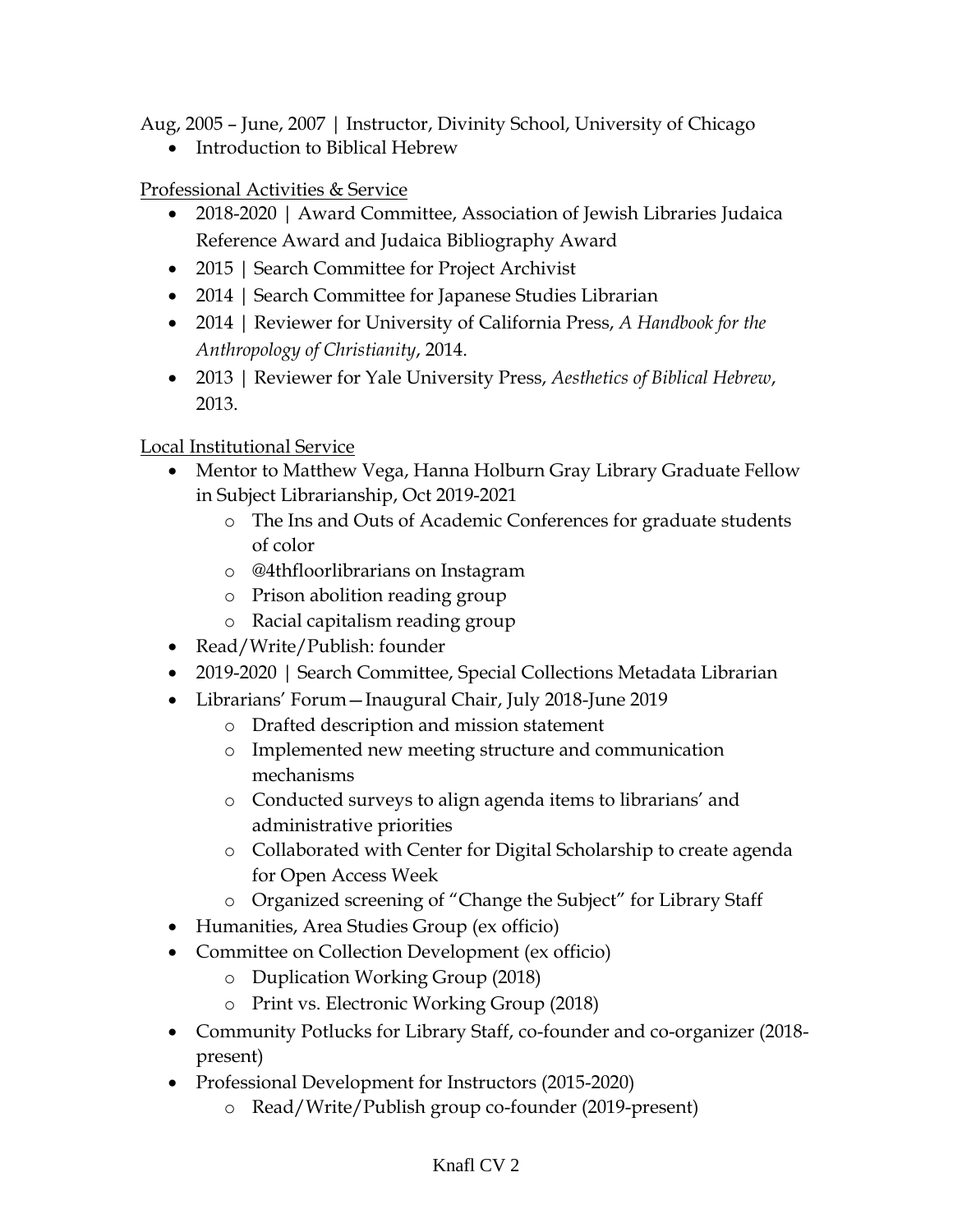- o Disciplinary Data Round Robin (2019)
- o Peer Observation Training (2017)
- Omeka.net Interest group (2019-2020)
- Intranet Advisory Group (2016-2019)
- Open Access Day Group (2015)
- Assessment Project Team (2013-2016)
	- o Collections Assessment Project (2016)
	- o Disability Services Accommodation Process Mapping (2016)
	- o Interlibrary Loan Process Mapping (2016)
	- o Graduate Survey Analysis Team (2015)
	- o Faculty Survey Analysis Team (2013)
- Committee on Instruction and Outreach (2013-2014)
- Professional Development Advisory Group (2013-2015)

# Publications and Web Exhibits

- [Tips and Resources for organizing a Prison Abolition](https://www.youtube.com/watch?v=tyB2BeAv3Tc)
- Co-author, ["A Call for Ivy+ Libraries to Divest from Police and Prisons](https://ablaivy.medium.com/a-call-for-ivy-libraries-to-divest-from-police-and-prisons-and-invest-in-life-giving-resources-fdd5889270df)  [and Invest in Life-Giving Resources.](https://ablaivy.medium.com/a-call-for-ivy-libraries-to-divest-from-police-and-prisons-and-invest-in-life-giving-resources-fdd5889270df)"
- Vaccine Justice event with campus partners and created [Resource Guide](https://docs.google.com/document/d/1oSO7xAguNWj2q1IXqyoT2f_y7Lz0-dEETIN1rsheQGE/edit?usp=sharing)
- "[Deuteronomy: Code or Covenant?](https://www-oxfordhandbooks-com.proxy.uchicago.edu/view/10.1093/oxfordhb/9780190273552.001.0001/oxfordhb-9780190273552-e-3)" *The Oxford Handbook of Deuteronomy*, edited by Don C. Benjamin. Online publication date Feb 2021.
- ["A Case for Reparations at the University of Chicago": Sources](https://www.lib.uchicago.edu/collex/exhibits/case-reparations-university-chicago-sources/), University of Chicago Library, 2019.
- "Comparative Topics and Emerging Trends in Biblical Studies," in *Routledge Handbook of Jewish History and Historiography*. Edited by Dean P. Bell (New York: Routledge, 2018).
- [Letters from Prison,](https://www.lib.uchicago.edu/collex/exhibits/letters-prison/) University of Chicago Library, 2018
	- o Prison Abolition
- [Rhythm and Bombast: In Memory of Willie Pickens \(1931-2017\)](https://www.lib.uchicago.edu/collex/exhibits/rhythm-and-bombast-memory-willie-pickens-1931-2017/) (cocurated with Scott Landvatter, Bibliographer of Music and Dance), , University of Chicago Library, 2017.
- [James Baldwin among the Philosophers,](https://www.lib.uchicago.edu/collex/exhibits/james-baldwin-among-philosophers/) University of Chicago Library, 2017
- *Forming God: Divine Anthropomorphism in the Pentateuch.* Siphrut: Literature and Theology of the Hebrew Scriptures 12. Winona Lake, IN: Eisenbrauns, 2014.

# Book Reviews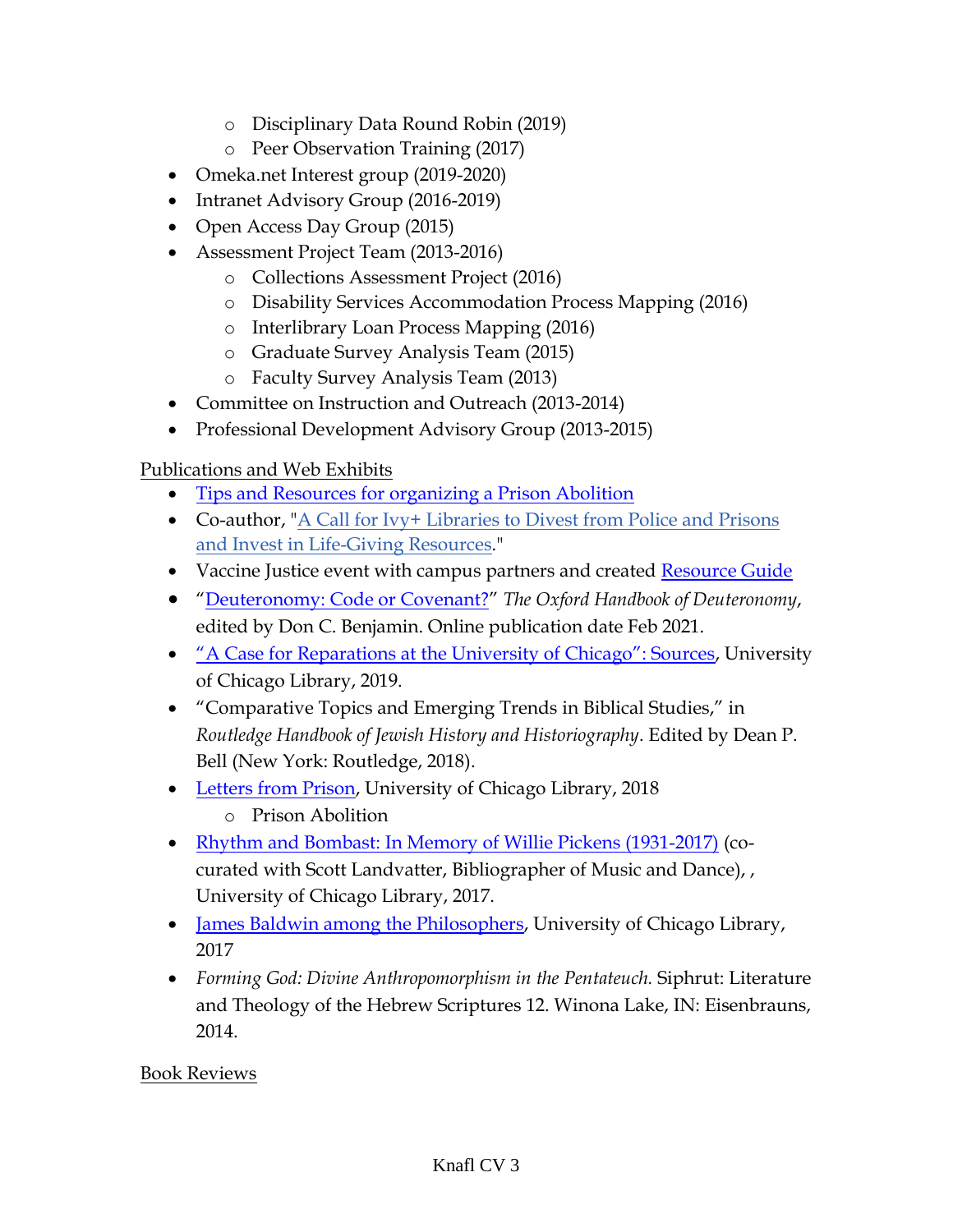- Extended Review and Critique of Robert Alter, *The Hebrew Bible: A Translation and Commentary* (New York: W. W. Norton & Company, 2019), cancelled due to COVID19.
- Review of John Barton, *The Nature of Biblical Criticism* (Louisville, KY: Westminster John Knox Press, 2007). *The Journal of Religion*, Volume 88, Issue 3, Page 393–394, Jul 2008.
- Review of Helen Kraus, *Gender Issues in Ancient and Reformation Translations of Genesis 1–4* (Oxford Theological Monographs. Oxford: Oxford University Press, 2011). *The Journal of Religion*, Volume 93, Issue 3, Page 375-76, Jul 2013.

Exhibitions

- "A Case for Reparations at the University of Chicago": Sources
- Robert G. Schloerb Honorary Exhibit
- Recent Publications in Black History and Culture
- In Memory of Amos Oz
- Letters from Prison (in collaboration with Matthew Vega, M.A. student in Divinity)
- Rhythm and Bombast: In Memory of Willie Pickens (1931-2017) (cocurated with Scott Landvatter, Bibliographer of Music and Dance)
- James Baldwin among the Philosophers
- A Brief History of Protest at the University of Chicago: 1915-1992
- Witness: Holocaust Memorial Books
- Representations of the Holocaust in the Arts and the Legacy of Elie Wiesel (1928-2016) co-curated with Tzvi Schoenberg, M.A. Divinity School
- Benjamin Elijah Mays and the University of Chicago
- A Philosophy of Education: An Exhibit in Memory of Philip W. Jackson (1928-2015), co-curated with Christine D. Bailey
- Jewish Liturgy through the Ages: Nusaḥ Ashkenaz 1795-2015, co-curated with David Frankel, Ph.D. student in History of Judaism
- Journeys to the West: An Exhibit in Memory of Anthony C. Yu, 1934-2015, co-curated with Jiaxun Wu, Chinese Studies Librarian, and Romulus Stefanut, Ph.D. candidate in Bible
- From Gnostics to U-Boats: The Work of Robert McQueen Grant 1917-2014
- Meaning Found in Comparison: An Exhibit in Memory of Martin Riesebrodt (1948-2014)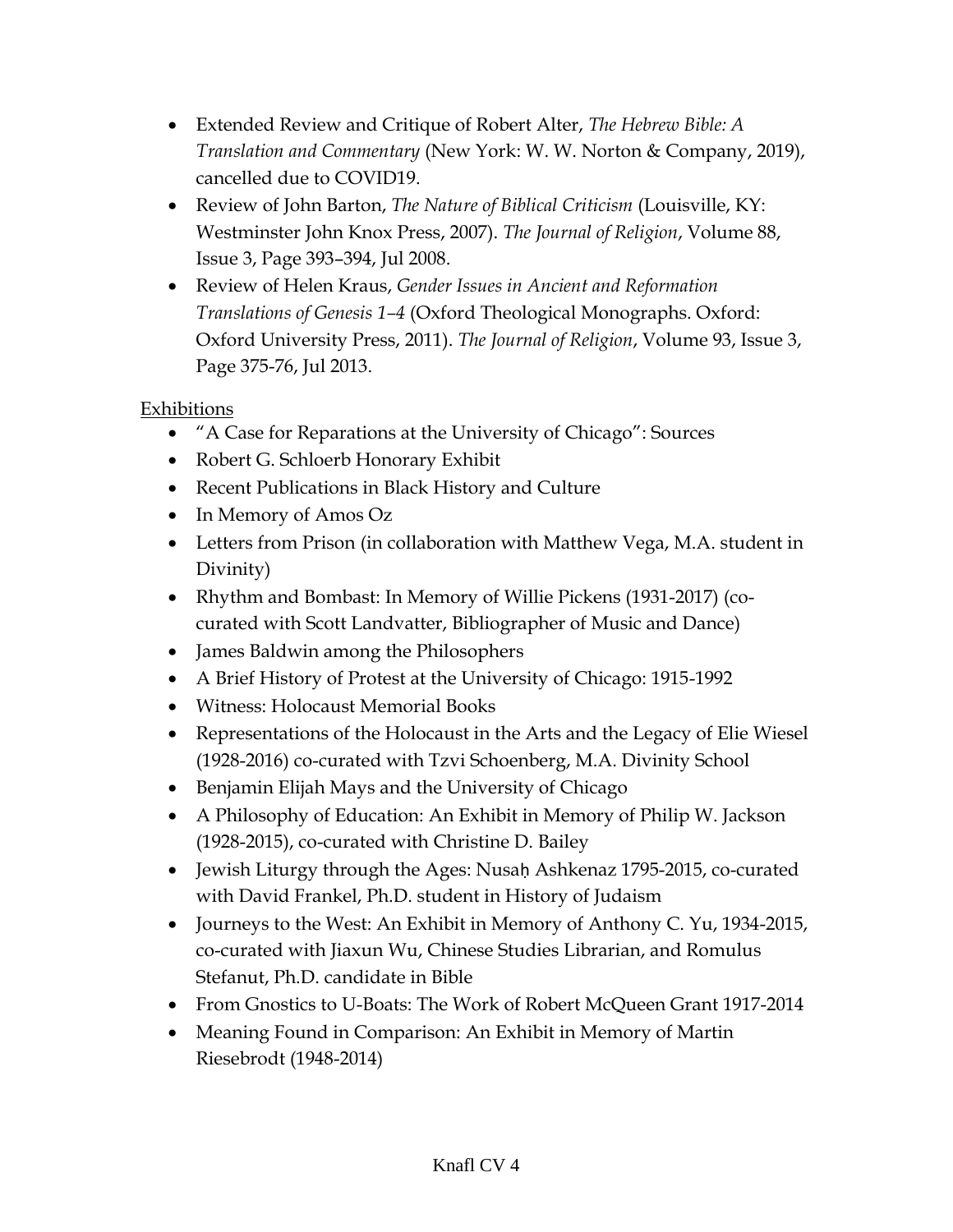- Women and Philosophy at the University of Chicago co-curated with Julie Huh (Class of 2015) and Alaina Bompiedi (Class of 2015)
- In Memory of Jean Bethke Elshtain (1941-2013)
- Kierkegaard at 200
- From Grounds to Gifts: The Divinity Students Association (DSA) and the Religion Collection
- Girls Scouts of the United States of America, 1912-2012, co-curated with Catherine Mardikes, Bibliographer for Classics and Ancient Near East

Invited Talks

- "UChicago Librarians and the Imagining Reparations from University of Chicago Project," (U)Chicago Reparations Summit, Chicago, April 26, 2019.
- "Do They Even *Do* Theological Education at University of Chicago?" Chicago Area Theological Library Association (CATLA), Spring Conference, April 24, 2015.
- Panelist, "Good without God." Elon University, March 10, 2015.
- "Reflections on Tikva Frymer-Kensky." Society of Biblical Literature, 2007, Session title: *Looking for Hope: Feminist and Historical Studies in Memory of Tikva Frymer-Kensky.*

Conference Activity and Presentations

- [Vaccine Justice: A South Side Community and Worker Forum.](https://www.facebook.com/watch/?v=1503758299966772) Coorganizer
- Conference proposal: "Creating a Community of Practice: Overcoming Barriers and Fostering Collaboration" Information Literacy Summit, Palos Hills, IL, April 3, 2020.
- Conference proposal: "Encouraging Outstanding Scholarly Publishing: The Case for Reference and Bibliography Awards," American Library Association, Chicago, June 25-30, 2020.
- Conference proposal: "Compendia, Handbooks and Documentary Collections: Trends in Jewish Studies Publications and Their Implications for Libraries, Teaching, and Scholarship," Association of Jewish Libraries, Evanston, June 29-July 1, 2020.
- Panel moderator for "Library Collections" at Annual Meeting of Association of Jewish Libraries, June 18-19, 2018.
- "Deuteronomy, Name Theology and Divine Location." Society of Biblical Literature, November 2010, Session Title: Deuteronomistic History.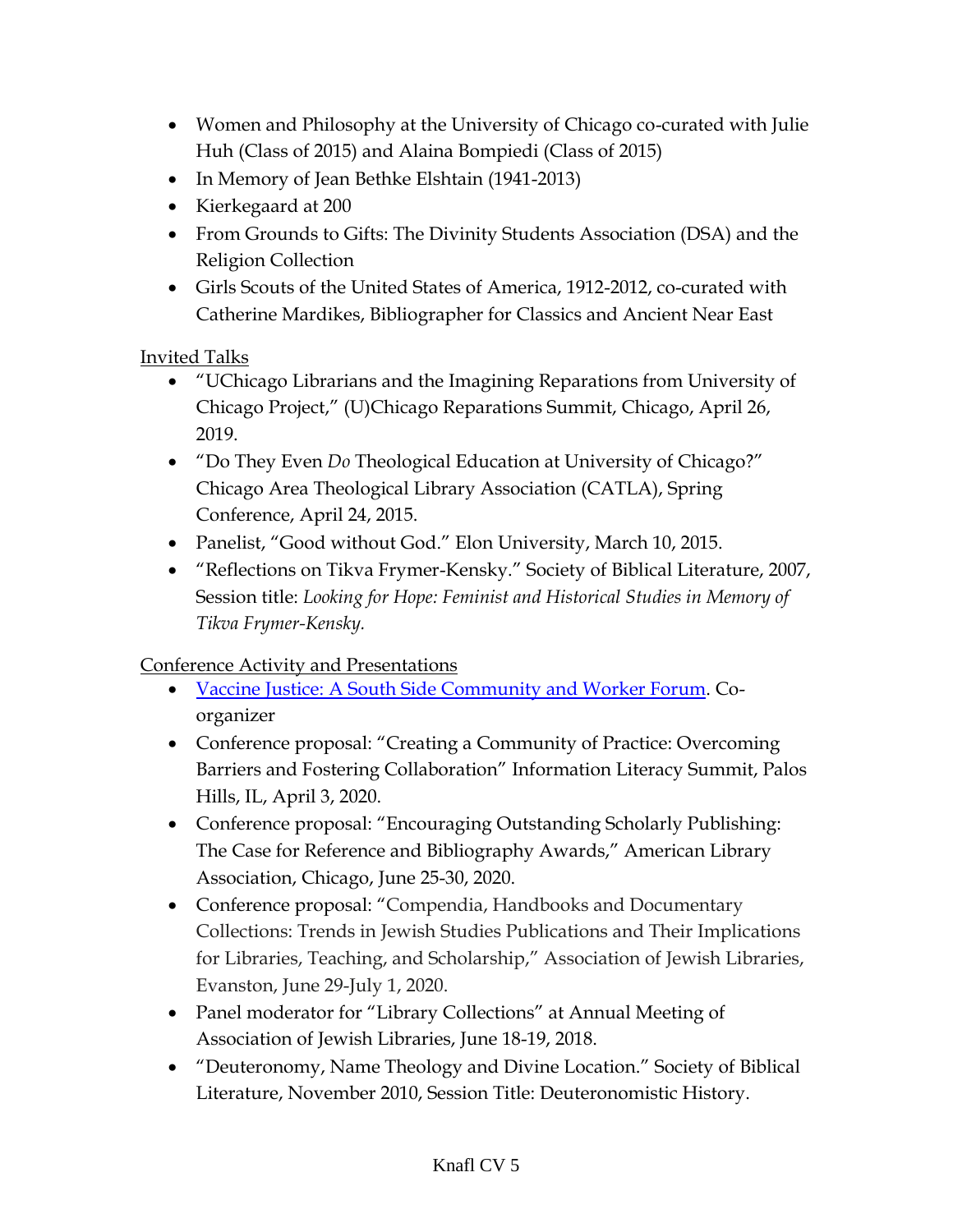- "Cloaking the Body: Sexuality and Clothing in Religion." *Understanding and Teaching about World Religions*, International Summer Institute, University of Illinois, Urbana-Champaign, June 17, 2010.
- "Divine Anthropomorphism in Genesis 1:1-2:4a." Society of Biblical Literature, November 2009, Session Title: Pentateuch.
- "Forms of God, Forming God: A Typology of Divine Anthropomorphism in the Pentateuch." Midwest Regional Society of Biblical Literature, 2008, Session title: *Hebrew Bible and Early Interpretive Literature*.
- "Who Is Like a Prophet?: 'Jezebel' and John and the Faces of Prophecy in Revelation." Midwest Society of Biblical Literature, 2005.
- "The Glory of the God of Israel: The Function of Divine Presence in Ezekiel 8:1-11:25." Midwest Society of Biblical Literature, 2003.

# Campus Talks

- Talmud Yerushalmi Tutorial (co-organized with vendor), 2020
- "Anxiety 101," 101 Series at the Divinity School, University of Chicago, November 27, 2018.
- "How I Became a 'Renegade Bibliographer'," [Wednesday Lunch](https://divinity.uchicago.edu/wednesday-lunch-archive) Series at the Divinity School, January 31, 2018.
- Co-Presenter, "Electronic Resources in Rabbinics." Hebrew Bible Workshop, Divinity School, University of Chicago, May 11, 2017.
- Panelist, "Careers in Libraries." GradUCon hosted by UChicagoGrad, University of Chicago, April 8, 2016.
- Co-Presenter, "[Teaching the Undergraduate Research Paper.](http://mindonline.uchicago.edu/media2/DIV/2015/DIV152147_MDR_20150216-CoT-Knafl-UCMP3.mp3)" Craft of Teaching Program, Arts of Teaching Series, Divinity School, University of Chicago, February 16, 2015.
- ["Teaching the Bible with Technology](http://divinity.uchicago.edu/craft-teaching-multimedia-library)." Craft of Teaching Program, cosponsored by Hebrew Bible and Early Christian Studies Workshops, Divinity School, University of Chicago, January 28, 2014.
- ["Would You Buy This Book? Academic Publishing and the Research](http://news.uchicago.edu/multimedia/wednesday-lunch-divinity-school-anne-knafl)  [Library,"](http://news.uchicago.edu/multimedia/wednesday-lunch-divinity-school-anne-knafl) Wednesday Lunch, Divinity School, University of Chicago, October 23, 2013.
- Panelist, "A Response to Tikva Frymer-Kensky's *Reading the Women of the Bible*." *Biblical Women and Power*, Spirit Week 2013, University of Chicago, April 25, 2013.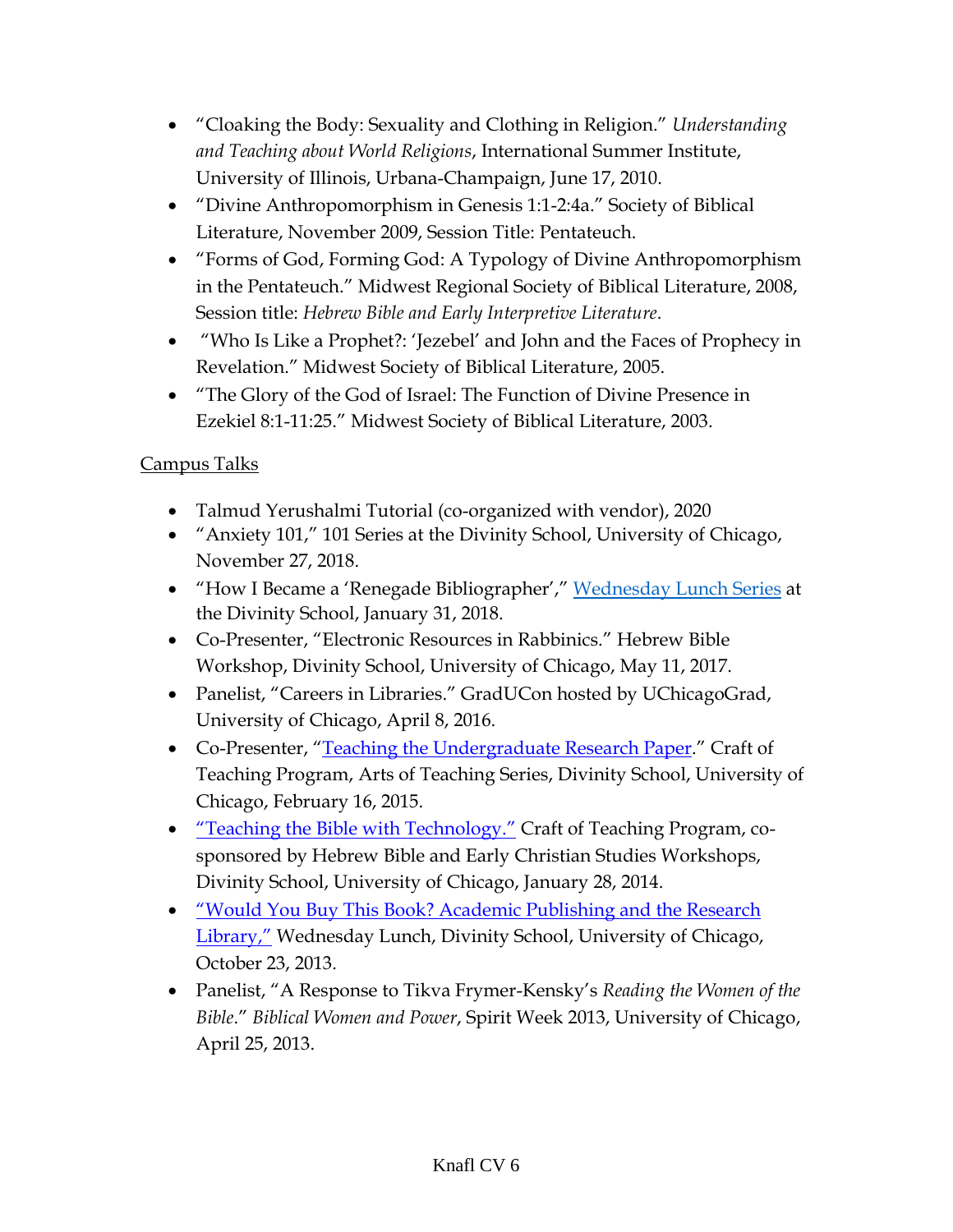- "Teaching Religion in the Internet Age: Electronic Resources in the Religious Studies Classroom." Craft of Teaching Program, Divinity School, University of Chicago, November 1, 2012.
- Panelist, "Responding to Music: Psalm 121." *Music in American Religious Experience: Individuals and Communities*, Divinity School, University of Chicago, January 25, 2008.

#### Selection of Library Instruction

- American Culture Wars
- Yiddish for Research
- The Literary Hebrew Bible
- Yiddish Literature in America
- Gender and Embodiment in Yiddish Literature (with Special Collections)
- Building a Bibliography for you Dissertation
- Research in American Religious History (with Nancy Spiegel)
- Following the Citation Trail
- Campus Religious Leaders
- Catholic Rare Books

### Research Guides

- [Religion](http://guides.lib.uchicago.edu/religion)
- [Philosophy](http://guides.lib.uchicago.edu/philosophy)
- [Jewish Studies](http://guides.lib.uchicago.edu/jewishstudies)
- [Hebrew Bible](http://guides.lib.uchicago.edu/c.php?g=297564)
- [Environmental Ethics](http://guides.lib.uchicago.edu/c.php?g=298257&p=2761774)
- [American Culture Wars](https://guides.lib.uchicago.edu/culturewars)

# Continuing Education

- Advancing Diversity, Ingrid Wallace Presents, September, 2021
- Chicago Center for Teaching, "[Realizing a More Inclusive Pedagogy](https://facultydevelopment.uchicago.edu/events/realizing-a-more-inclusive-pedagogy/)"
- Scholarly Communications: From Understanding to Engagement (ACRL/ATLA Roadshow), February 22, 2019
- Realizing a More Inclusive Pedagogy, March 15, 2019
- Mental Health First Aid certification, August 28, 2018
- Mental Health and Wellness Workshop (co-organizer), July 31, 2018
- Peer Observation Training (co-organizer), September 8, 2017
- Instructional Skill Share: Active Learning (co-organizer), June 15, 2017